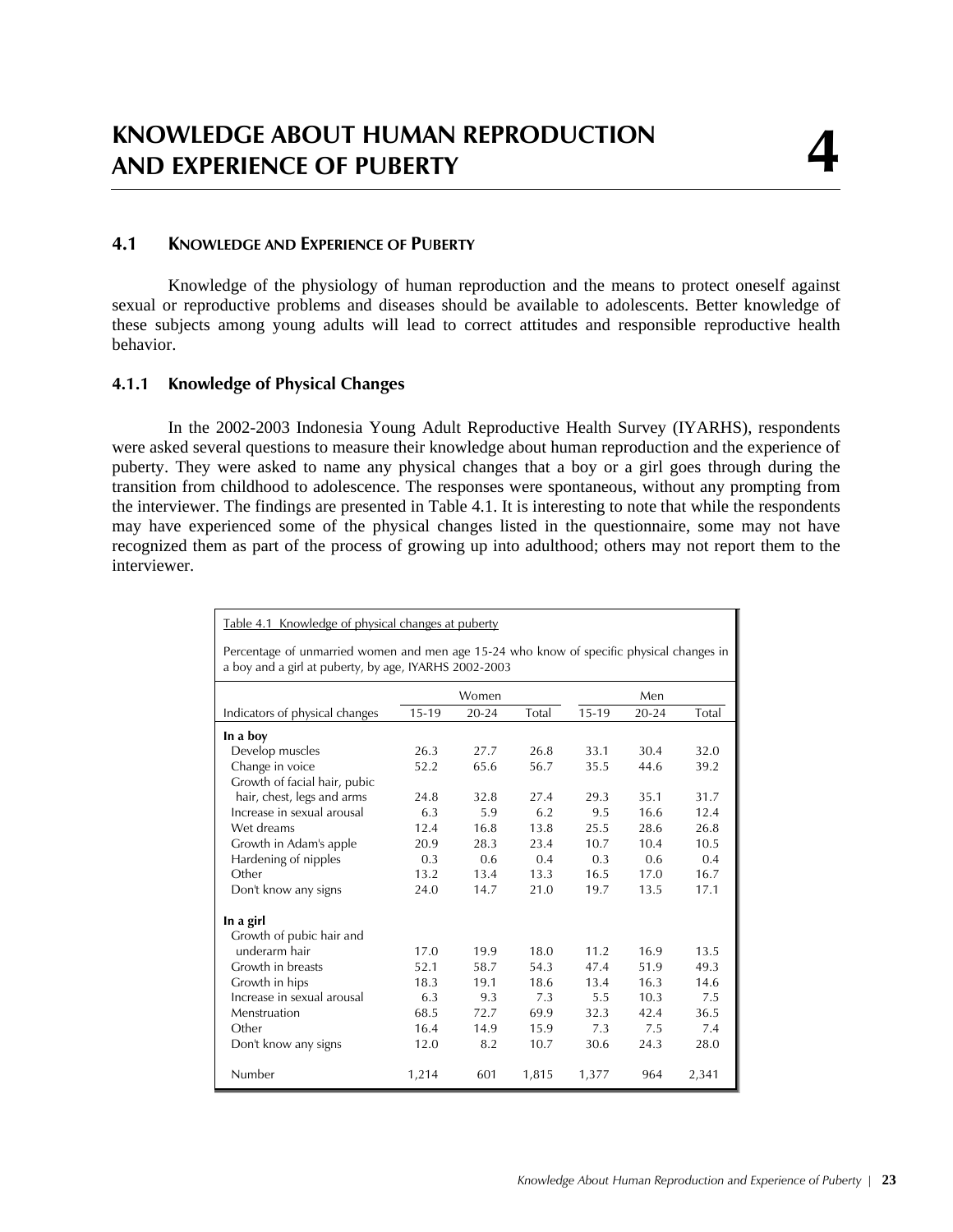For boys, the change most frequently reported by both female and male respondents is the change in the voice (57 percent of women and 39 percent of men), followed by development of muscles and growth of facial hair (for each, 27 percent of women and 32 percent of men).

While some knowledge of physical changes is known to the respondents, few respondents mention increase in sexual arousal as one of the signs of adolescence. Women are less likely than men to mention this indicator as a physical change in a girl as well as in a boy.

Overall, for both women and men, older respondents are more likely than younger respondents to be able to name physical changes that occur at puberty.

A sizable proportion of women (21 percent) and men (28 percent) do not know any of the signs of physical changes of the opposite sex. The lack of knowledge of basic biology among young people is worth noting, because it reflects the lack of knowledge of risks associated with their body and how to avoid them.

## **4.1.2 Source of Knowledge of Physical Changes**

In the survey, respondents were asked about the source of knowledge of physical changes that occur at puberty. Table 4.2 shows that the most often cited source is friends, with 45 percent of women and 57 percent of men reporting this source of information. The pattern is consistent regardless of the respondent's age.

| Table 4.2 Source of knowledge of physical changes at puberty                                                                                                                         |         |           |       |         |           |       |
|--------------------------------------------------------------------------------------------------------------------------------------------------------------------------------------|---------|-----------|-------|---------|-----------|-------|
| Percentage of unmarried women and men age 15-24 who received information about the physical changes<br>in a boy or a girl at puberty from specific sources, by age, IYARHS 2002-2003 |         |           |       |         |           |       |
|                                                                                                                                                                                      |         | Women     |       |         | Men       |       |
| Source of information                                                                                                                                                                | $15-19$ | $20 - 24$ | Total | $15-19$ | $20 - 24$ | Total |
| Friends                                                                                                                                                                              | 45.4    | 44.9      | 45.2  | 54.6    | 59.2      | 56.5  |
| Mother                                                                                                                                                                               | 32.1    | 27.3      | 30.5  | 10.9    | 10.7      | 10.8  |
| Father                                                                                                                                                                               | 3.8     | 2.1       | 3.3   | 3.9     | 3.7       | 3.8   |
| Siblings                                                                                                                                                                             | 5.1     | 5.8       | 5.3   | 2.5     | 2.0       | 2.3   |
| Relatives                                                                                                                                                                            | 2.1     | 1.9       | 2.0   | 2.3     | 2.2       | 2.3   |
| Teacher                                                                                                                                                                              | 31.7    | 27.7      | 30.4  | 30.2    | 25.0      | 28.0  |
| Health service provider                                                                                                                                                              | 0.8     | 2.0       | 1.2   | 0.8     | 0.8       | 0.8   |
| Religious leader                                                                                                                                                                     | 0.7     | 1.8       | 1.0   | 2.2     | 3.9       | 2.9   |
| Television                                                                                                                                                                           | 12.7    | 20.6      | 15.4  | 8.2     | 14.6      | 10.9  |
| Radio                                                                                                                                                                                | 3.0     | 7.8       | 4.6   | 2.0     | 4.6       | 3.0   |
| Book/magazine/newspaper                                                                                                                                                              | 18.5    | 31.8      | 22.9  | 12.6    | 23.7      | 17.2  |
| Other                                                                                                                                                                                | 0.2     | 1.0       | 0.5   | 0.5     | 0.6       | 0.5   |
| No one                                                                                                                                                                               | 15.5    | 14.4      | 15.1  | 22.3    | 17.0      | 20.1  |
| Missing                                                                                                                                                                              | 0.3     | 0.0       | 0.2   | 0.8     | 0.4       | 0.7   |
| Total                                                                                                                                                                                | 1,214   | 601       | 1,815 | 1,377   | 964       | 2,341 |

 Teachers play a key role in imparting knowledge about physical changes during adolescence; 32 percent of women and 30 percent of men said that they heard about the physical changes from their teachers. For both women and men, younger respondents are more likely than their older counterparts to mention teachers as a source of information about physical changes during adolescence. Since the survey does not investigate further details of this information, it is not clear whether the respondents actually discussed the topic with their teachers or received the information as part of class instructions.

 Among women, 31 percent mentioned their mothers as the source of information on physical changes. Men are much less likely than women to mention either of their parents as a source of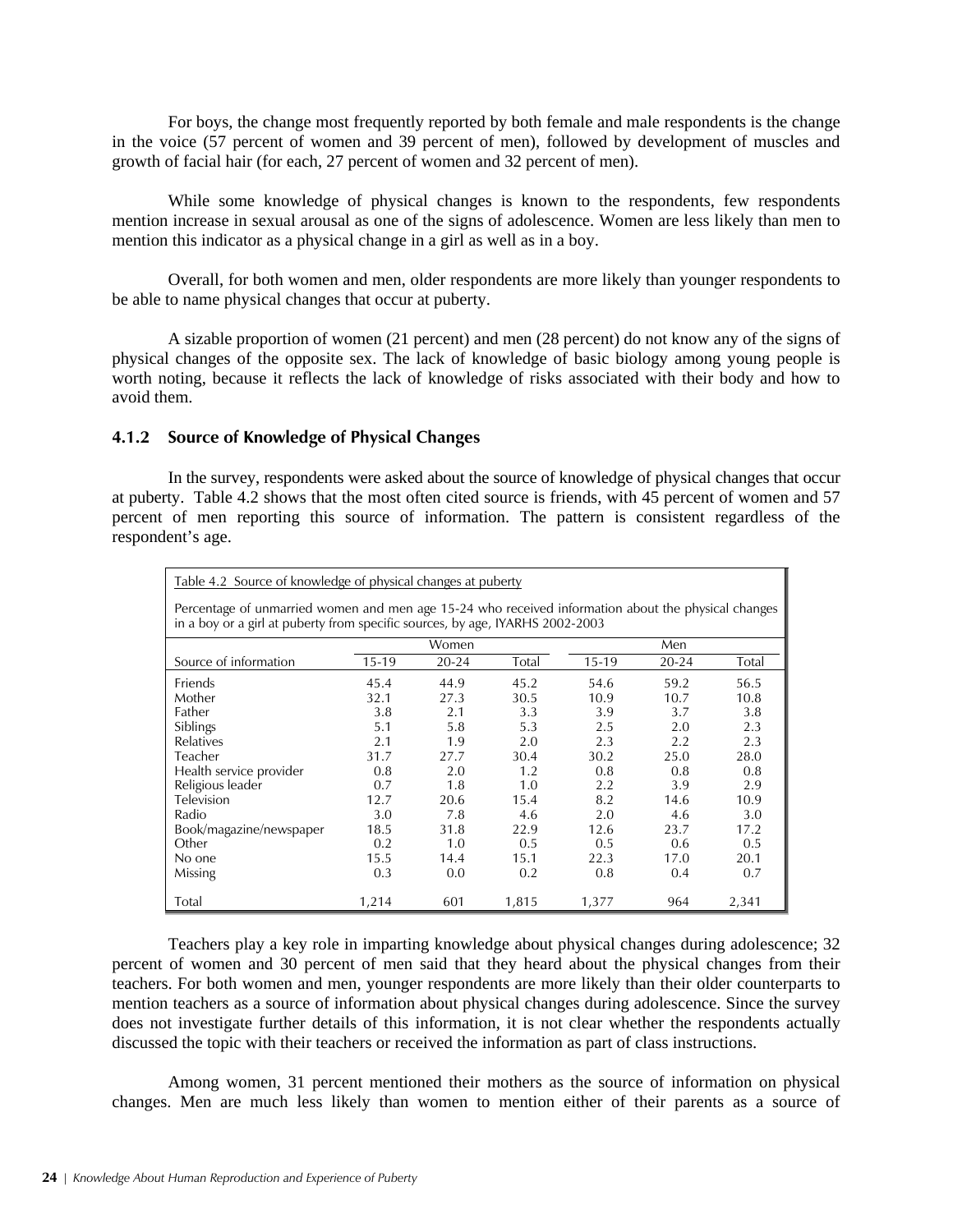information on physical changes during adolescence; 11 percent cited their mothers, and only 4 percent cited their fathers.

 Other than personal contacts, printed media such as books, magazines, and newspapers are often cited as the source of information about changes that boys and girls undergo during transition from childhood to adulthood (23 percent of women and 17 percent of men). Regardless of gender, older respondents are more likely than younger ones to mention this source of information.

 Television is another source of information for physical changes, mentioned by 15 percent of women and 11 percent of men. There are television programs that cover various topics on reproductive health, which sometimes include signs of physical changes. However, these programs are not specifically designed for adolescent viewers. For both women and men, older respondents are more likely than younger ones to mention television as a source of information.

 Fifteen percent of women and one in five men did not discuss the physical changes that occur at puberty with anyone. Younger respondents are more likely than older respondents to talk about physical changes with someone.

#### **4.1.3 Menstruation**

This section focuses on the experiences of female respondents as they were going through puberty. They were asked about their age at first menstruation and whether they discussed the experience with someone. Table 4.3 shows that very few women (less than 1 percent) have never menstruated. A small proportion of women had their first menstruation before age 12 (4 percent). Twenty percent of women had their first menses at age 12, 29 percent at age 13, and by age 15, practically all women had menstruated. This finding is similar to that of a study conducted by the Demographic Institute showing that 84 percent of women experience menarche (first menses) at age 12-15 (Demographic Institute et al., 2002). Data in the table also show that younger women start to have their period at an earlier age than older women. For example, 88 percent of women age 15 have menstruated by age 14, compared with 75 percent of 24-year-olds.

| Table 4.3 Age at first menstruation |        |     |      |      |                           |      |     |       |                                                                                                                   |       |        |
|-------------------------------------|--------|-----|------|------|---------------------------|------|-----|-------|-------------------------------------------------------------------------------------------------------------------|-------|--------|
|                                     |        |     |      |      |                           |      |     |       | Percent distribution of unmarried women 15-24 by age at menstruation, according to current age, IYARHS, 2002-2003 |       |        |
|                                     |        |     |      |      | Age at first menstruation |      |     |       | Percentage<br>who never                                                                                           |       |        |
| Current<br>age                      | $<$ 10 | 11  | 12   | 13   | 14                        | 15   | 16  | $17+$ | menstru-<br>ated                                                                                                  | Total | Number |
| 15                                  | 1.9    | 3.4 | 25.0 | 25.0 | 32.3                      | 10.3 | na  | na    | 2.0                                                                                                               | 100.0 | 280    |
| 16                                  | 1.4    | 3.9 | 18.6 | 34.0 | 24.5                      | 15.4 | 0.6 | na    | 1.6                                                                                                               | 100.0 | 254    |
| 17                                  | 1.5    | 4.7 | 20.8 | 26.7 | 22.7                      | 18.3 | 4.4 | 0.9   | 0.0                                                                                                               | 100.0 | 252    |
| 18                                  | 0.3    | 3.2 | 16.3 | 23.5 | 26.8                      | 20.3 | 5.5 | 3.9   | 0.0                                                                                                               | 100.0 | 250    |
| 19                                  | 0.6    | 1.8 | 20.5 | 30.4 | 22.0                      | 18.9 | 5.2 | 0.4   | 0.2                                                                                                               | 100.0 | 177    |
| 20                                  | 0.7    | 3.4 | 18.4 | 29.6 | 20.7                      | 13.9 | 8.0 | 4.8   | 0.5                                                                                                               | 100.0 | 210    |
| 21                                  | 0.7    | 2.7 | 12.4 | 39.0 | 16.8                      | 16.7 | 6.3 | 5.4   | 0.0                                                                                                               | 100.0 | 138    |
| 22                                  | 0.0    | 1.9 | 17.4 | 27.1 | 20.7                      | 22.2 | 6.8 | 3.3   | 0.5                                                                                                               | 100.0 | 111    |
| 23                                  | 0.0    | 5.7 | 20.9 | 31.0 | 21.6                      | 11.9 | 2.5 | 6.4   | 0.0                                                                                                               | 100.0 | 71     |
| 24                                  | 0.9    | 1.7 | 31.0 | 30.8 | 10.1                      | 16.1 | 6.5 | 2.9   | 0.0                                                                                                               | 100.0 | 71     |
| Total                               | 1.0    | 3.4 | 19.8 | 29.0 | 23.6                      | 16.2 | 4.1 | 2.2   | 0.6                                                                                                               | 100.0 | 1,815  |
| $na = Not applicable$               |        |     |      |      |                           |      |     |       |                                                                                                                   |       |        |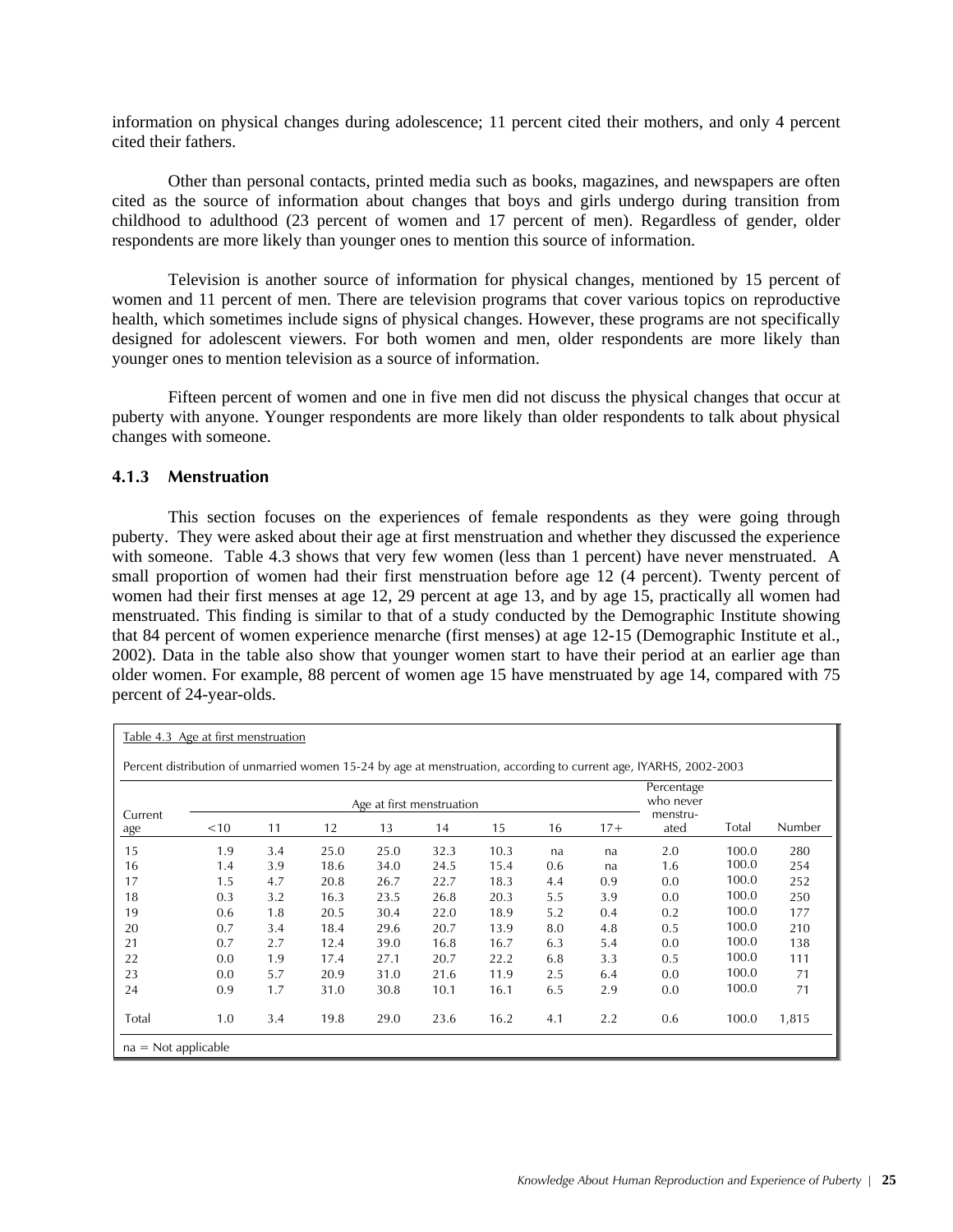When asked whether they discussed menstruation with anyone prior to having their first menses and whom they discussed it with, most women report that they discussed it with their friends (55 percent) (Table 4.4). Younger women are as likely to talk with their friends about menstruation as older women. Thirty-six percent of women report having discussed the topic of menstruation with their mothers, and 15 percent have discussed it with their siblings. Three in ten women did not discuss menstruation with anyone prior to their first menses.

The limited communication between parents and children about reproduction is also seen in a recent survey of four provinces (Achmad and Westley, 1999), which found that less than 30 percent of young adults spoke with their parents about this topic and that these discussions occurred mostly between mothers and daughters.

Table 4.4 Discussion of menstruation before first menses

Among unmarried women age 15-24 who have begun menstruation, percentage who discussed menstruation with specific persons prior to first menses, by age, IYARHS 2002- 2003

| Person with whom<br>menstruation was |         | Age       |       |
|--------------------------------------|---------|-----------|-------|
| discussed                            | $15-19$ | $20 - 24$ | Total |
| Friends                              | 55.3    | 53.9      | 55.0  |
| Mother                               | 35.5    | 36.4      | 36.0  |
| Father                               | 1.4     | 1.4       | 1.4   |
| Siblings                             | 14.1    | 15.2      | 14.5  |
| Relatives                            | 4.1     | 4.3       | 4.1   |
| Teacher                              | 7.7     | 8.2       | 8.0   |
| Health service provider              | 0.4     | 0.6       | 0.5   |
| Religious leader                     | 1.4     | 1.7       | 1.5   |
| Other                                | 0.5     | 0.2       | 0.4   |
| No one                               | 28.9    | 29.4      | 29.0  |
| Number                               | 1,204   | 599       | 1,803 |

 Another question asked female respondents whether they talked with anyone about menstruation at the time they had their first period. Table 4.5 presents these findings. Unlike the information presented in Table 4.4, mothers are reported by seven in ten women as the first person with whom they talked with when they had their first period. The next choice is friends (39 percent), followed by siblings (15 percent). One in ten women did not discuss menstruation with anyone when they had their first period.

| Table 4.5 Discussion of menstruation at time of first menses                                                                                                                       |         |           |       |
|------------------------------------------------------------------------------------------------------------------------------------------------------------------------------------|---------|-----------|-------|
| Among unmarried women age 15-24 who have<br>menstruation, percentage who discussed menstruation with<br>specific persons at the time of first menses, by age, IYARHS 2002-<br>2003 |         |           | begun |
| Person with whom                                                                                                                                                                   |         | Age       |       |
| menstruation was<br>discussed                                                                                                                                                      | $15-19$ | $20 - 24$ | Total |
| Friends                                                                                                                                                                            | 41.4    | 34.9      | 39.3  |
| Mother                                                                                                                                                                             | 70.2    | 76.4      | 72.3  |
| Father                                                                                                                                                                             | 3.1     | 2.2       | 2.8   |
| Siblings                                                                                                                                                                           | 14.6    | 14.7      | 14.7  |
| <b>Relatives</b>                                                                                                                                                                   | 4.0     | 8.0       | 5.3   |
| Teacher                                                                                                                                                                            | 0.6     | 1.0       | 0.7   |
| Health service provider                                                                                                                                                            | 0.1     | 0.3       | 0.2   |
| Religious leader                                                                                                                                                                   | 0.3     | 0.1       | 0.2   |
| Other                                                                                                                                                                              | 0.4     | 0.1       | 0.3   |
| No one                                                                                                                                                                             | 11.5    | 9.0       | 10.7  |
| Number                                                                                                                                                                             | 1,204   | 599       | 1,803 |

 The role of mothers in talking about menstruation the first time it occurs is slightly stronger among older women than among younger women. While 76 percent of women age 20-24 talked with their mothers at the first menses, the corresponding proportion for women age 15-19 is 70 percent. On the other hand, younger women are more likely than older women to talk with their friends (41 percent, compared with 35 percent). Other people have a minimal role in discussions at the time of first menstruation.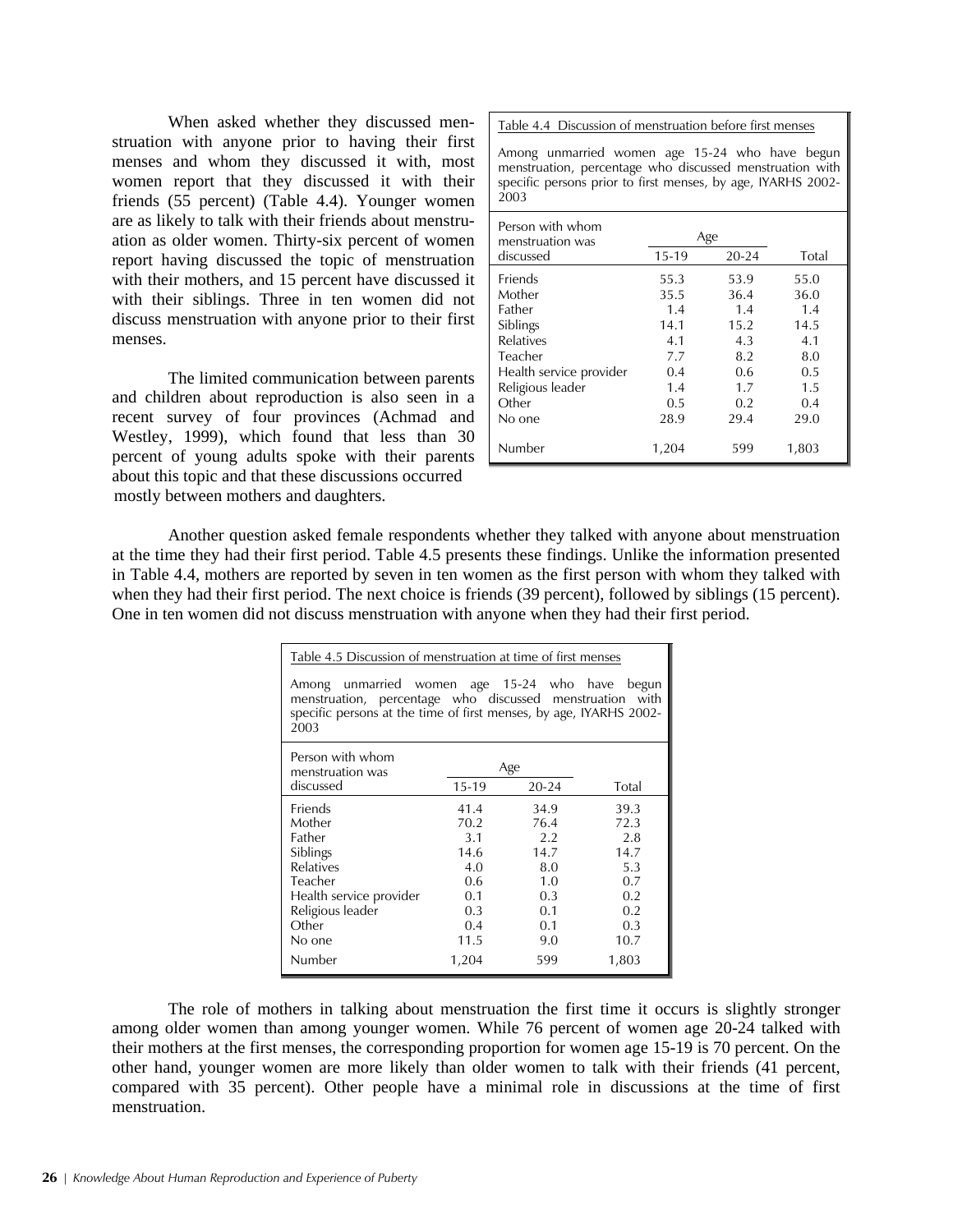### **4.1.4 Wet Dreams**

In the 2002-2003 IYARHS, male respondents only were asked about their experiences with wet dreams. These questions include the age when they started having wet dreams and discussions about wet dreams with anyone before their occurrence. Table 4.6 shows that very few men had their first wet dream before age 12 (less than 2 percent). About half of the male respondents said that they had their first wet dream at age 14 or 15, 21 percent of men at age 14 and 28 percent at age 15. By age 16, nine in ten men have had wet dreams.

Data in the table also show that younger men experienced their first wet dream earlier than older men. For example, 59 percent of men age 15 have had a wet dream by age 14, compared with 29 percent of 24-year-olds. Table 4.6 also shows that 7 percent of male respondents have never had a wet dream.

| Table 4.6 Age at first wet dream |      |     |     |      |                        |      |      |       |         |                                                                                                                    |       |        |
|----------------------------------|------|-----|-----|------|------------------------|------|------|-------|---------|--------------------------------------------------------------------------------------------------------------------|-------|--------|
|                                  |      |     |     |      |                        |      |      |       |         | Percent distribution of unmarried men 15-24 by age at first wet dream, according to current age, IYARHS, 2002-2003 |       |        |
|                                  |      |     |     |      | Age at first wet dream |      |      |       |         | Percentage<br>who never<br>had a wet                                                                               |       |        |
| Age                              | < 10 | 11  | 12  | 13   | 14                     | 15   | 16   | $17+$ | Missing | dream                                                                                                              | Total | Number |
| 15                               | 0.6  | 1.0 | 9.5 | 15.9 | 32.0                   | 15.9 | na   | na    | 0.6     | 24.4                                                                                                               | 100.0 | 287    |
| 16                               | 1.0  | 3.2 | 5.5 | 10.5 | 24.0                   | 33.0 | 4.9  | na    | 1.6     | 16.3                                                                                                               | 100.0 | 269    |
| 17                               | 2.1  | 1.6 | 5.2 | 10.7 | 16.0                   | 36.6 | 16.5 | 3.0   | 0.0     | 8.3                                                                                                                | 100.0 | 278    |
| 18                               | 0.1  | 2.7 | 9.0 | 12.0 | 17.9                   | 29.0 | 17.4 | 7.6   | 0.3     | 4.0                                                                                                                | 100.0 | 330    |
| 19                               | 1.5  | 0.0 | 2.4 | 12.0 | 22.3                   | 28.4 | 14.8 | 16.4  | 1.0     | 1.3                                                                                                                | 100.0 | 213    |
| 20                               | 1.3  | 0.5 | 5.4 | 13.2 | 17.2                   | 32.1 | 9.4  | 19.1  | 0.5     | 1.1                                                                                                                | 100.0 | 251    |
| 21                               | 2.0  | 0.4 | 1.5 | 8.3  | 16.5                   | 32.4 | 8.2  | 26.9  | 1.7     | 2.2                                                                                                                | 100.0 | 199    |
| 22                               | 0.4  | 0.0 | 3.9 | 12.4 | 18.8                   | 23.4 | 17.4 | 23.1  | 0.0     | 0.6                                                                                                                | 100.0 | 209    |
| 23                               | 0.0  | 1.0 | 5.4 | 9.5  | 23.8                   | 18.2 | 15.9 | 21.3  | 0.6     | 4.3                                                                                                                | 100.0 | 164    |
| 24                               | 0.0  | 0.7 | 2.9 | 8.8  | 16.9                   | 20.8 | 17.4 | 29.8  | 0.0     | 2.7                                                                                                                | 100.0 | 140    |
|                                  |      |     |     |      |                        |      |      |       |         |                                                                                                                    |       |        |
| Total                            | 0.9  | 1.3 | 5.5 | 11.6 | 20.8                   | 27.6 | 11.7 | 12.6  | 0.6     | 7.3                                                                                                                | 100.0 | 2,341  |
| $na = Not applicable$            |      |     |     |      |                        |      |      |       |         |                                                                                                                    |       |        |

 Male respondents were also asked whether they had discussed wet dreams with anyone before they had the first dream. Data in Table 4.7 show that the majority of men talk with their friends (45 percent). There are small differences by age.

Tables 4.4 and 4.7 show that men are less likely than women to discuss physical changes in their body with someone. While 29 percent of women did not talk with anyone about menstruation prior to having their first menses, 48 percent of men did not talk to anyone about wet dreams before having one.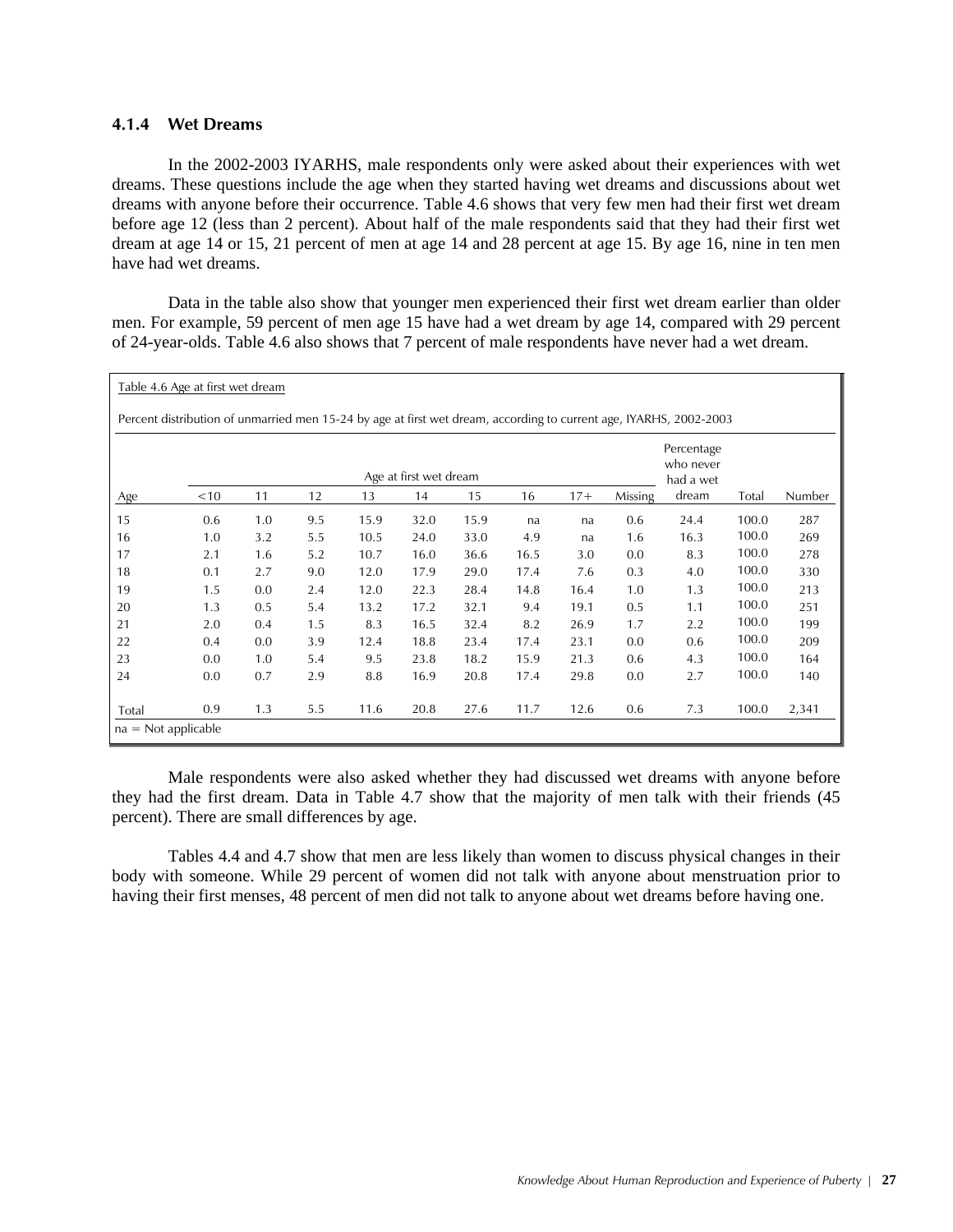Table 4.7 Discussion of wet dreams before first wet dream

| Person with whom wet    |         | Age       |       |
|-------------------------|---------|-----------|-------|
| dream was discussed     | $15-19$ | $20 - 24$ | Total |
| Friends                 | 43.5    | 45.9      | 44.6  |
| Mother                  | 2.3     | 2.1       | 2.2   |
| Father                  | 1.6     | 2.7       | 2.1   |
| Siblings                | 1.1     | 1.7       | 1.4   |
| <b>Relatives</b>        | 1.4     | 1.8       | 1.6   |
| Teacher                 | 9.7     | 8.3       | 9.1   |
| Health service provider | 0.4     | 0.0       | 0.2   |
| Religious leader        | 2.6     | 2.3       | 2.5   |
| Other                   | 0.3     | 0.6       | 0.4   |
| No one                  | 49.6    | 45.8      | 47.9  |
| Missing                 | 0.1     | 0.0       | 0.1   |
|                         |         |           |       |
| Number                  | 1,224   | 945       | 2,169 |

Among unmarried men age 15-24 who had wet dreams, percentage who discussed wet dreams with specific persons prior to first wet dream, by age, IYARHS 2002-2003

# **4.2 KNOWLEDGE OF FERTILE PERIOD AND RISK OF PREGNANCY**

Table 4.8 Knowledge of the fertile period

 The success of periodic abstinence as a family planning method depends on women's and men's understanding of the monthly cycle and the days when a woman is most likely to conceive. Therefore, basic knowledge of the mechanisms of reproduction, including the women's monthly fertile cycle, is important. In the 2002-2003 IYARHS, all respondents were asked about their knowledge of a woman's fertile period in the ovulatory cycle. First, they were asked, whether there are certain days from one menstrual period to the next, when a woman is more likely to become pregnant if she has sexual relations. Those who responded positively to this question (53 percent of women and 32 percent of men, data not shown) were further asked when this time is; whether it is just before her period begins, during her period, right after her period has ended, or halfway between two periods. This information is presented in Table 4.8.

| Percent distribution of unmarried women and men age 15-24 who know that there are certain days in a<br>woman's menstrual cycle when she is more likely to become pregnant, by perceived fertile period,<br>according to age, IYARHS 2002-2003 |         |           |       |         |           |       |
|-----------------------------------------------------------------------------------------------------------------------------------------------------------------------------------------------------------------------------------------------|---------|-----------|-------|---------|-----------|-------|
|                                                                                                                                                                                                                                               |         | Women     |       |         | Men       |       |
| Perceived fertile period                                                                                                                                                                                                                      | $15-19$ | $20 - 24$ | Total | $15-19$ | $20 - 24$ | Total |
| Just before period                                                                                                                                                                                                                            | 13.1    | 18.6      | 15.3  | 10.4    | 7.3       | 8.8   |
| During period                                                                                                                                                                                                                                 | 2.1     | 1.3       | 1.8   | 0.8     | 0.7       | 0.8   |
| Right after period                                                                                                                                                                                                                            | 50.5    | 43.9      | 47.9  | 53.2    | 48.2      | 50.6  |
| Halfway between periods                                                                                                                                                                                                                       | 27.9    | 30.7      | 29.0  | 26.4    | 38.0      | 32.3  |
| Other                                                                                                                                                                                                                                         | 0.1     | 1.9       | 0.8   | 1.1     | 0.4       | 0.8   |
| Don't know, missing                                                                                                                                                                                                                           | 6.3     | 3.6       | 5.2   | 8.1     | 5.5       | 6.7   |
|                                                                                                                                                                                                                                               |         |           |       |         |           |       |
| Total                                                                                                                                                                                                                                         | 100.0   | 100.0     | 100.0 | 100.0   | 100.0     | 100.0 |
| Number                                                                                                                                                                                                                                        | 583     | 376       | 959   | 363     | 378       | 741   |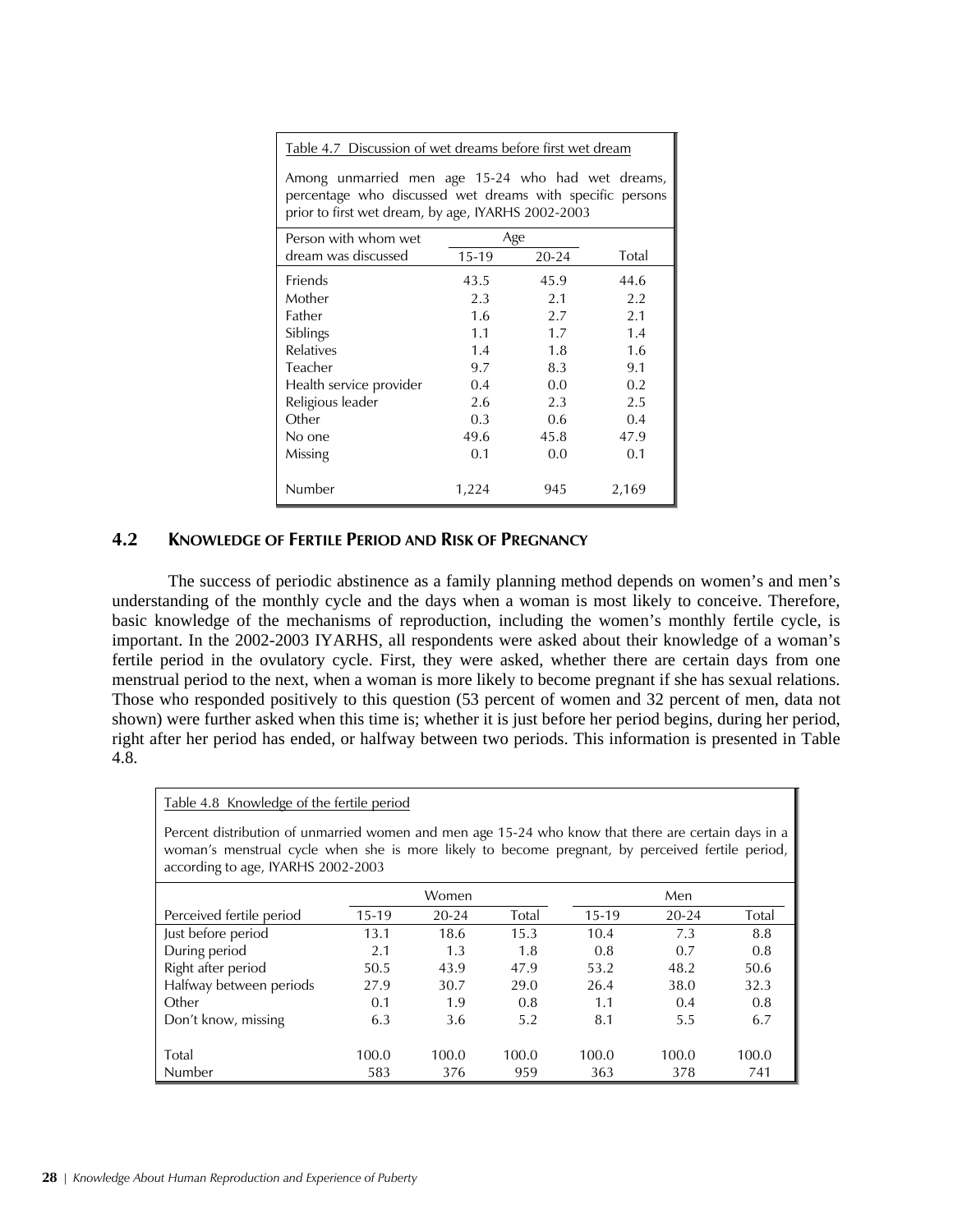Data in the table show that knowledge about the fertile period is deficient among women as well as among men; only 29 percent of women and 32 percent of men gave the correct response that a woman has the greatest chance of becoming pregnant in the middle of her ovulatory cycle. Compounded with the fact that only half of women and one in three men know that there is a period in the menstrual cycle when a woman has an elevated risk of becoming pregnant, there is a need to increase young people's knowledge on risks of pregnancy.

 There are slight differences in knowledge of the fertile period between women and men; 71 percent of women and 68 percent of men gave an incorrect response. While there are differences by age, the gap is slightly wider for men than for women. For instance, 26 percent of men age 15-19 have the correct knowledge about the fertile period, compared with 38 percent of men age 20-24; among women, the corresponding percentages are 28 and 31 percent, respectively.

 In the 2002-2003 IYARHS, respondents were asked whether a woman risks becoming pregnant after having sexual intercourse only once. In general, women's knowledge of pregnancy risk after one episode of sexual intercourse is slightly higher than men's (50 and 46 percent, respectively) (Table 4.9). This finding is similar to that in a survey of women and men age 15-24 conducted in 1999, where 58 percent of women and 50 percent of men said that a woman can become pregnant after having sexual intercourse only once (Demographic Institute et al., 2002).

 As expected, older, urban, and more educated respondents are more knowledgeable about the risk of becoming pregnant after one instance of sexual intercourse.

# **4.3 HEALTH EXAMINATION BEFORE MARRIAGE**

### In the 2002-2003 IYARHS, respondents

| Percentage of unmarried women and men age 15-24<br>who think that a woman can become pregnant after one<br>instance of sexual intercourse, by background<br>characteristics, IYARHS 2002-2003 |               |               |
|-----------------------------------------------------------------------------------------------------------------------------------------------------------------------------------------------|---------------|---------------|
| Background                                                                                                                                                                                    |               |               |
| characteristic                                                                                                                                                                                | Women         | Men           |
| Age                                                                                                                                                                                           |               |               |
| $15-19$                                                                                                                                                                                       | 45.5          | 41.0          |
| $20 - 24$                                                                                                                                                                                     | 57.6          | 51.8          |
| <b>Residence</b><br>Urban<br>Rural                                                                                                                                                            | 54.4<br>40.4  | 54.0<br>35.5  |
| <b>Education</b>                                                                                                                                                                              |               |               |
| Less than completed primary                                                                                                                                                                   | 35.5          | 28.9          |
| Completed primary                                                                                                                                                                             | 33.2          | 30.7          |
| Some secondary                                                                                                                                                                                | 47.9          | 42.8          |
| Secondary $+$                                                                                                                                                                                 | 61.3          | 64.1          |
| Total<br>Number                                                                                                                                                                               | 49.5<br>1,815 | 45.5<br>2,341 |

Table 4.9 Knowledge of risk of pregnancy

were asked whether couples who are planning to get married need to have a health examination. If so, they were asked what type of test they think is necessary before marriage. The question was unprompted, and the respondents could give more than one response. Most women and men said that a health examination is necessary before marriage. Table 4.10 shows that 83 percent of men and 73 percent of women think that a physical examination before marriage is necessary. In this survey, physical tests include x-rays and tests of the heart, chest, eyes, and ear, nose, and throat.

 The necessity of having blood and urine tests is less realized. A much lower proportion of women and men mention blood tests before marriage (18 and 15 percent, respectively). An even lower percentage of respondents report the need to have a urine test before marriage (9 percent each).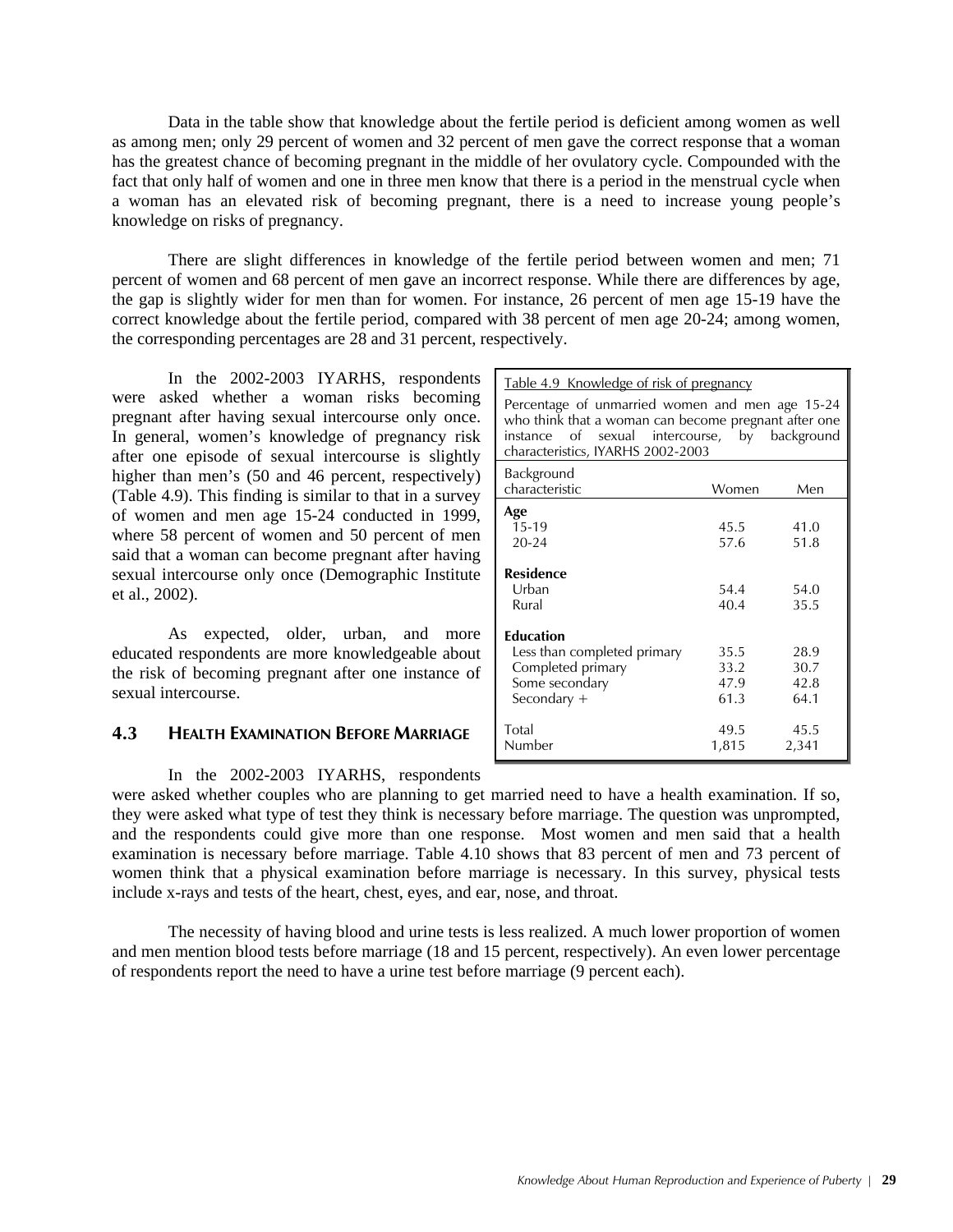| Table 4.10 Test before marriage                                                                                                                          |       |           |       |       |           |       |
|----------------------------------------------------------------------------------------------------------------------------------------------------------|-------|-----------|-------|-------|-----------|-------|
| Percentage of unmarried women and men age 15-24 who said that a medical test before marriage is<br>necessary, by type of test, and age, IYARHS 2002-2003 |       |           |       |       |           |       |
|                                                                                                                                                          |       | Women     |       |       | Men       |       |
| Type of test                                                                                                                                             | 15-19 | $20 - 24$ | Total | 15-19 | $20 - 24$ | Total |
| Physical                                                                                                                                                 | 73.3  | 72.9      | 73.2  | 81.3  | 84.5      | 82.7  |
| <b>Blood</b>                                                                                                                                             | 15.3  | 21.7      | 17.6  | 12.8  | 18.6      | 15.4  |
| Urine                                                                                                                                                    | 7.5   | 11.2      | 8.8   | 7.7   | 9.6       | 8.5   |
| Other                                                                                                                                                    | 1.7   | 0.1       | 1.2   | 0.4   | 0.2       | 0.3   |
| Don't know                                                                                                                                               | 0.0   | 0.0       | 0.0   | 0.0   | 0.2       | 0.1   |
| Number                                                                                                                                                   | 1.005 | 553       | 1,558 | 1.073 | 827       | 1,901 |

# **4.4 KNOWLEDGE ABOUT ANEMIA**

 One of the targets of the Healthy Indonesia 2010 national program is to reduce anemia prevalence among adolescents to below 20 percent (Ministry of Health, 2001). Iron deficiency is the most common and widespread nutritional disorder in developing countries (World Health Organization et al., 2001). The risk of anemia during adolescence is higher when a woman becomes pregnant. Anemia may also elevate the risk of death among anemic women if excessive bleeding occurs, low birth weight babies, and babies with congenital disorders. The risk of anemia is not only found in women, but also in men.

Iron deficiency, specifically iron deficiency anemia, remains one of the most severe and important nutritional problems in Indonesia. Results of the 2001 Neonatal Household Health Survey show that anemia prevalence is 27 percent among women age 15-19 and 40 percent among pregnant women (Ministry of Health, 2002b).

When asked whether they have ever heard of anemia, 80 percent of women and 60 percent of men gave a positive answer (data not shown). The majority of those who said that they had heard of anemia (81 percent of women and 74 percent of men) said that anemia is a blood deficit (*kurang darah*) (Table 4.11). It should be added here that while the term "blood deficit" is inaccurate, this is the most widely used term to identify anemia in Indonesia. The next most cited responses among young adults are deficit in red blood cells (9 percent of women and 11 percent of men) and iron deficiency (7 percent of women and 5 percent of men). Few respondents give other responses.

| Among unmarried women and men age 15-24 who have heard of anemia, percentage who have specific<br>perceptions of what anemia is, by age, IYARHS 2002-2003 |       |           |       |         |           |       |
|-----------------------------------------------------------------------------------------------------------------------------------------------------------|-------|-----------|-------|---------|-----------|-------|
|                                                                                                                                                           |       | Women     |       |         | Men       |       |
| Perception of anemia                                                                                                                                      | 15-19 | $20 - 24$ | Total | $15-19$ | $20 - 24$ | Total |
| Deficit in red blood cells                                                                                                                                | 7.7   | 12.6      | 9.4   | 11.0    | 10.7      | 10.9  |
| Blood deficit                                                                                                                                             | 80.5  | 82.8      | 81.3  | 72.7    | 76.7      | 74.4  |
| Iron deficiency                                                                                                                                           | 5.8   | 8.8       | 6.8   | 5.4     | 4.8       | 5.2   |
| Low blood pressure                                                                                                                                        | 2.1   | 2.0       | 2.1   | 1.0     | 2.5       | 1.7   |
| Vitamin deficiency                                                                                                                                        | 2.6   | 2.3       | 2.5   | 2.6     | 5.0       | 3.7   |
| Other                                                                                                                                                     | 4.1   | 2.3       | 3.5   | 4.9     | 4.3       | 4.6   |
| Don't know                                                                                                                                                | 9.4   | 5.3       | 7.9   | 14.9    | 12.2      | 13.7  |
| Missing                                                                                                                                                   | 0.1   | 0.0       | 0.1   | 0.2     | 0.0       | 0.1   |
| <b>Number</b>                                                                                                                                             | 960   | 511       | 1,470 | 794     | 827       | 1,407 |

Table 4.11 Knowledge of anemia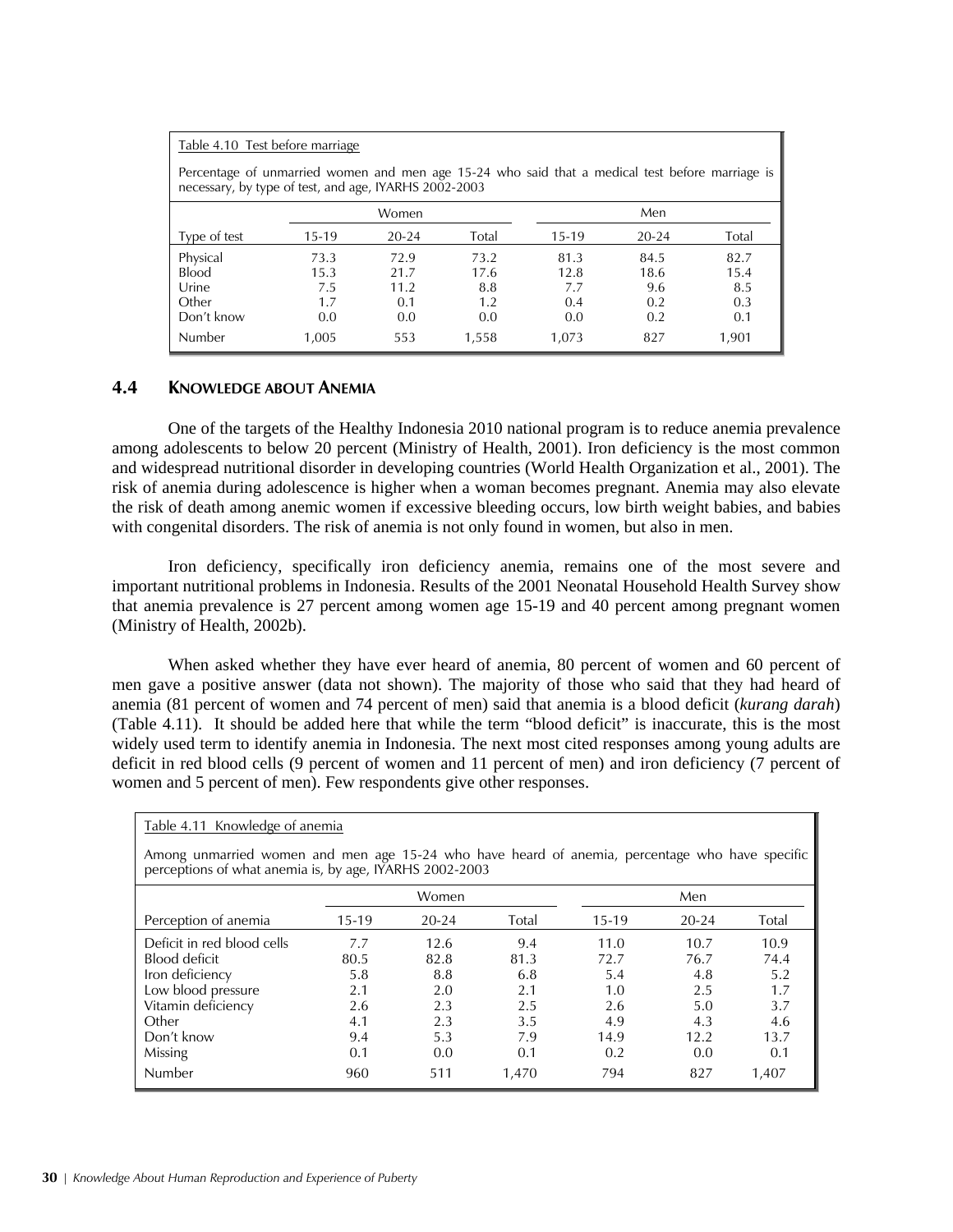For both women and men, knowledge is slightly higher among older respondents, compared with younger respondents. This finding is similar to that of a study conducted among adolescents age 15-24 in four provinces, which found that 88 percent of women and men said that anemia is a condition of "shortage of blood supply" (*kurang darah*) (Demographic Institute, et al., 2002). The findings showed that knowledge of anemia among respondents is low. Therefore, there is need for information, education, and communication (IEC) for adolescents who do not know about anemia and those who have misconceptions about the problem.

## **4.4.1 Knowledge of Causes of Anemia**

Table 4.12 Knowledge of causes of anemia

Table 4.12 shows that two areas related to anemia call for attention in this report. The first is the misconceptions about anemia, shown by the large proportions of women and men (45 percent of women and 36 percent of men) whose response to the cause of anemia question is coded "Other." This means that the response has no relation to any of the precoded categories that encompass the correct answers. The second area of concern refers to the group of respondents who were unable to identify a cause of anemia (21 percent of women and 30 percent of men). These are groups of adolescents who should be targeted for IEC in issues related to anemia.

| Total<br>23.6<br>26.8<br>2.5 | $15-19$<br>22.7<br>19.0<br>1.4 | $20 - 24$<br>23.9<br>23.7 | Total<br>23.2<br>21.0 |
|------------------------------|--------------------------------|---------------------------|-----------------------|
|                              |                                |                           |                       |
|                              |                                |                           |                       |
|                              |                                |                           |                       |
|                              |                                | 4.0                       | 2.5                   |
| 2.4                          | 0.7                            | 1.7                       | 1.1                   |
| 11.0                         | 10.9                           | 12.6                      | 11.6                  |
| 0.5                          | 0.3                            | 0.4                       | 0.4                   |
|                              | 34.5                           | 37.9                      | 35.9                  |
|                              | 31.6                           | 27.5                      | 29.8                  |
|                              | 44.5<br>21.4<br>1,470          | 794                       | 613                   |

Among those who gave valid responses, lack of various dietary intakes such as meat, fish, vegetables, and fruits is the most cited reason for being anemic (50 percent of women and 44 percent of men). Variations between women and men are not significant. For example, 27 percent of women and 21 percent of men mention lack of consumption of vegetables and fruits as the cause of anemia (Table 4.12).

# **4.4.2 Knowledge of Anemia Treatment**

Respondents who had heard of anemia were also asked how anemia should be treated. Table 4.13 indicates that the most often cited anemia treatment reported by both women and men (59 percent of women and 54 percent of men) is to take pills to "increase blood" (*pil tambah darah*). Again, this is a misnomer, but a term widely used in Indonesia. A much lower percentage mentioned taking iron tablets as a remedy for anemia (11 percent of women and 14 percent of men).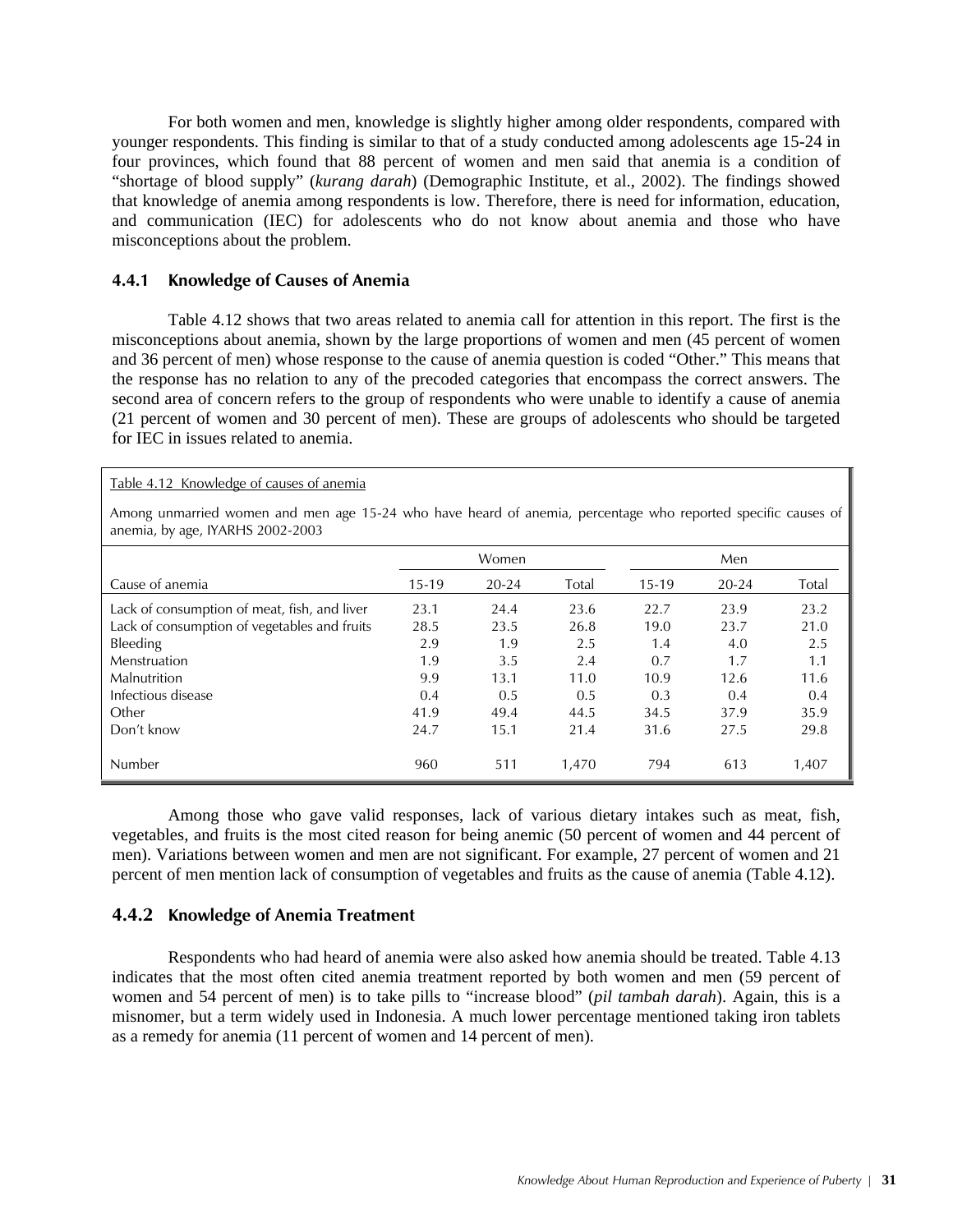#### Table 4.13 Knowledge of anemia treatment

Among unmarried women and men age 15-24 who have heard of anemia, percentage who reported specific treatments for anemia, by age, IYARHS 2002-2003

|                                                 |         | Women     | Men   |         |           |       |
|-------------------------------------------------|---------|-----------|-------|---------|-----------|-------|
| Treatment for anemia                            | $15-19$ | $20 - 24$ | Total | $15-19$ | $20 - 24$ | Total |
| Take pill to increase blood                     | 54.9    | 65.8      | 58.7  | 48.4    | 60.5      | 53.7  |
| Take iron tablet                                | 10.5    | 12.2      | 11.1  | 14.5    | 12.7      | 13.7  |
| Increase consumption of meat, fish, and liver   | 12.6    | 18.6      | 14.7  | 14.5    | 18.7      | 16.3  |
| Increase consumption of vegetables rich in iron | 20.2    | 21.4      | 20.7  | 14.9    | 18.3      | 16.4  |
| Other                                           | 18.3    | 30.9      | 22.7  | 16.7    | 17.2      | 17.0  |
| Don't know                                      | 20.3    | 12.5      | 17.6  | 25.2    | 18.5      | 22.3  |
| Number                                          | 960     | 511       | 1.470 | 794     | 613       | 1.407 |

 The findings showed that knowledge of three aspects of anemia—knowledge of the term, causes of anemia, and how to treat the problem—is low among adolescents. While the percentage of young women and men who have heard of anemia is high, the exact meaning of the problem is lost in the translation into *Bahasa Indonesia*. Knowledge of what causes anemia and how to treat the problem is relatively low. Therefore, there is a need for IEC activities to address all anemia-related issues that should target adolescents. This can be done through formal and informal education, such as community meetings organized by nongovernmental organizations (NGOs) and discussions among peers.

# **4.5 DISCUSSION ON REPRODUCTIVE HEALTH**

One of the objectives of the 2002-2003 IYARHS was to find out the sources from which young adults in Indonesia obtained information on reproductive health. In the survey, respondents were asked whether they have had any discussion with anyone on issues related to human reproduction, including physiology of reproduction, menstruation, wet dreams, fertile period, pregnancy, sexually transmitted infections, and family planning methods. In this survey, the discussions on these topics may be part of a conversation between the respondent and anyone. In certain cultures, sexuality is often considered a taboo subject between adolescents and their parents. A survey conducted in 1998-1999 shows that only 29 percent of young adults spoke to their parents about reproduction before marriage (Achmad and Westley, 1999).

Table 4.14 and Figure 4.1 show that 13 percent of female respondents and 22 percent of male respondents never discussed reproductive health with anyone. The majority of the respondents who discussed reproductive health issues talked with their peers (74 percent of women and 69 percent of men). Women talked with family members about reproductive health more than men; 49 percent of women talked with their parents, and 33 percent talked with their siblings, compared with 13 and 14 percent of men, respectively. Women were also more likely than men to talk with their relatives (27 percent compared with 14 percent).

 The role of teachers in imparting knowledge about reproductive health is significant; 32 percent of women and 30 percent of men said that they discussed these issues with their teachers. It is not clear whether the respondents actually discussed the topic with their teachers or received the information as part of class instructions. Health service providers and religious leaders play a less significant role as a source of information on reproductive health. Overall, for both women and men, younger, rural, and less educated respondents are less likely than other respondents to discuss reproductive health with anyone.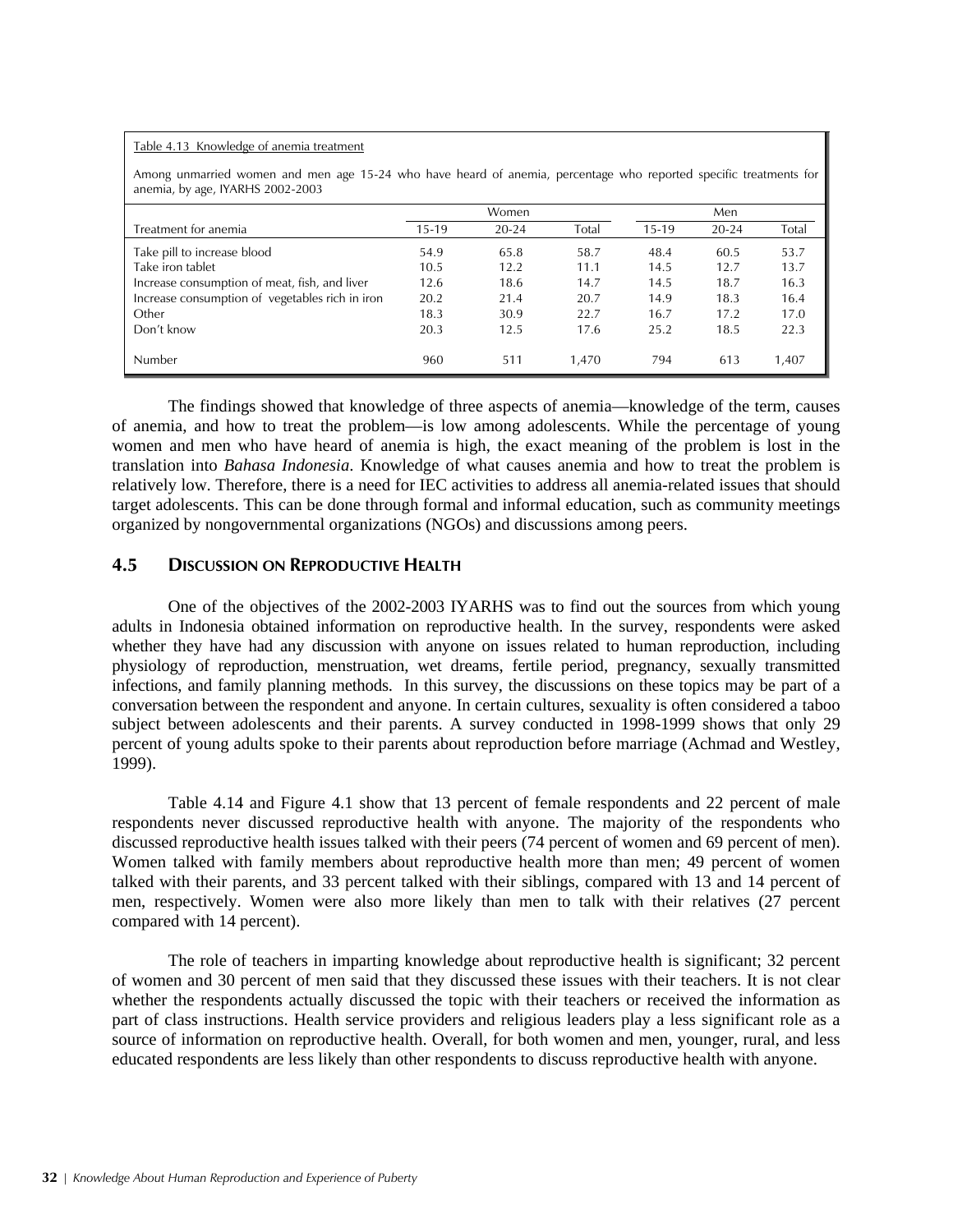#### Table 4.14 Discussion of reproductive health

Percentage of unmarried women and men age 15-24 who discussed reproductive health with specific persons, by background characteristics, IYARHS, 2002-2003

|                                                  | Persons with whom reproductive health was discussed |              |                 |              |            |                     |                     |              |            |
|--------------------------------------------------|-----------------------------------------------------|--------------|-----------------|--------------|------------|---------------------|---------------------|--------------|------------|
|                                                  |                                                     |              |                 |              |            | Health              |                     |              |            |
| Background<br>characteristic                     | Friends                                             | Parents      | <b>Siblings</b> | Relatives    | Teacher    | service<br>provider | Religious<br>leader | No<br>one    | Number     |
|                                                  |                                                     |              |                 | <b>WOMEN</b> |            |                     |                     |              |            |
| Age                                              |                                                     |              |                 |              |            |                     |                     |              |            |
| $15-19$                                          | 70.8                                                | 48.4         | 30.3            | 25.3         | 32.6       | 15.0                | 11.5                | 14.8         | 1,214      |
| $20 - 24$                                        | 80.7                                                | 50.5         | 39.5            | 30.7         | 30.3       | 24.5                | 10.5                | 10.8         | 601        |
| <b>Residence</b>                                 |                                                     |              |                 |              |            |                     |                     |              |            |
| Urban                                            | 77.1                                                | 49.4         | 35.5            | 28.4         | 36.1       | 20.9                | 11.8                | 11.5         | 1,179      |
| Rural                                            | 68.5                                                | 48.7         | 29.3            | 24.6         | 23.9       | 13.1                | 10.0                | 17.1         | 636        |
| <b>Education</b><br>Less than completed primary  | 46.5                                                | 38.3         | 24.6            | 15.5         | 2.9        | 10.0                | 8.0                 | 33.1         | 99         |
| Completed primary                                | 62.0                                                | 37.9         | 23.3            | 13.8         | 3.4        | 6.5                 | 6.5                 | 29.6         | 230        |
| Some secondary                                   | 71.8                                                | 49.7         | 29.4            | 26.6         | 33.0       | 16.4                | 11.0                | 12.3         | 872        |
| Secondary $+$                                    | 86.2                                                | 54.3         | 44.1            | 34.6         | 45.5       | 26.4                | 13.7                | 5.8          | 614        |
| Total                                            | 74.1                                                | 49.1         | 33.3            | 27.1         | 31.8       | 18.1                | 11.2                | 13.4         | 1,815      |
| <b>MEN</b>                                       |                                                     |              |                 |              |            |                     |                     |              |            |
| Age                                              |                                                     |              |                 |              |            |                     |                     |              |            |
| 15-19                                            | 65.4                                                | 12.8         | 12.9            | 10.7         | 29.4       | 10.2                | 12.0                | 24.5         | 1,377      |
| $20 - 24$                                        | 73.8                                                | 13.9         | 16.6            | 18.9         | 29.9       | 15.8                | 14.5                | 18.8         | 964        |
| <b>Residence</b>                                 |                                                     |              |                 |              |            |                     |                     |              |            |
| Urban                                            | 73.0                                                | 14.8         | 16.3            | 17.4         | 34.0       | 14.2                | 13.3                | 18.0         | 1,262      |
| Rural                                            | 64.1                                                | 11.4         | 12.2            | 10.3         | 24.5       | 10.6                | 12.7                | 26.9         | 1,079      |
| <b>Education</b>                                 |                                                     |              |                 |              |            |                     |                     |              |            |
| Less than completed primary<br>Completed primary | 45.7<br>59.3                                        | 10.2<br>12.1 | 10.0<br>14.5    | 6.2<br>14.4  | 2.8<br>6.0 | 8.5<br>8.7          | 11.9<br>9.3         | 45.9<br>34.1 | 173<br>385 |
| Some secondary                                   | 68.3                                                | 11.7         | 13.1            | 10.6         | 33.3       | 10.9                | 13.1                | 20.4         | 1,111      |
| Completed secondary                              | 81.3                                                | 17.1         | 17.7            | 21.8         | 43.8       | 18.4                | 15.3                | 12.0         | 673        |
| Total                                            | 68.9                                                | 13.3         | 14.4            | 14.1         | 29.6       | 12.5                | 13.0                | 22.1         | 2,341      |

# *Figure 4.1* **Percentage of Unmarried Women and Men Age 15-24 Who Discussed Reproductive Health with Specific Persons**

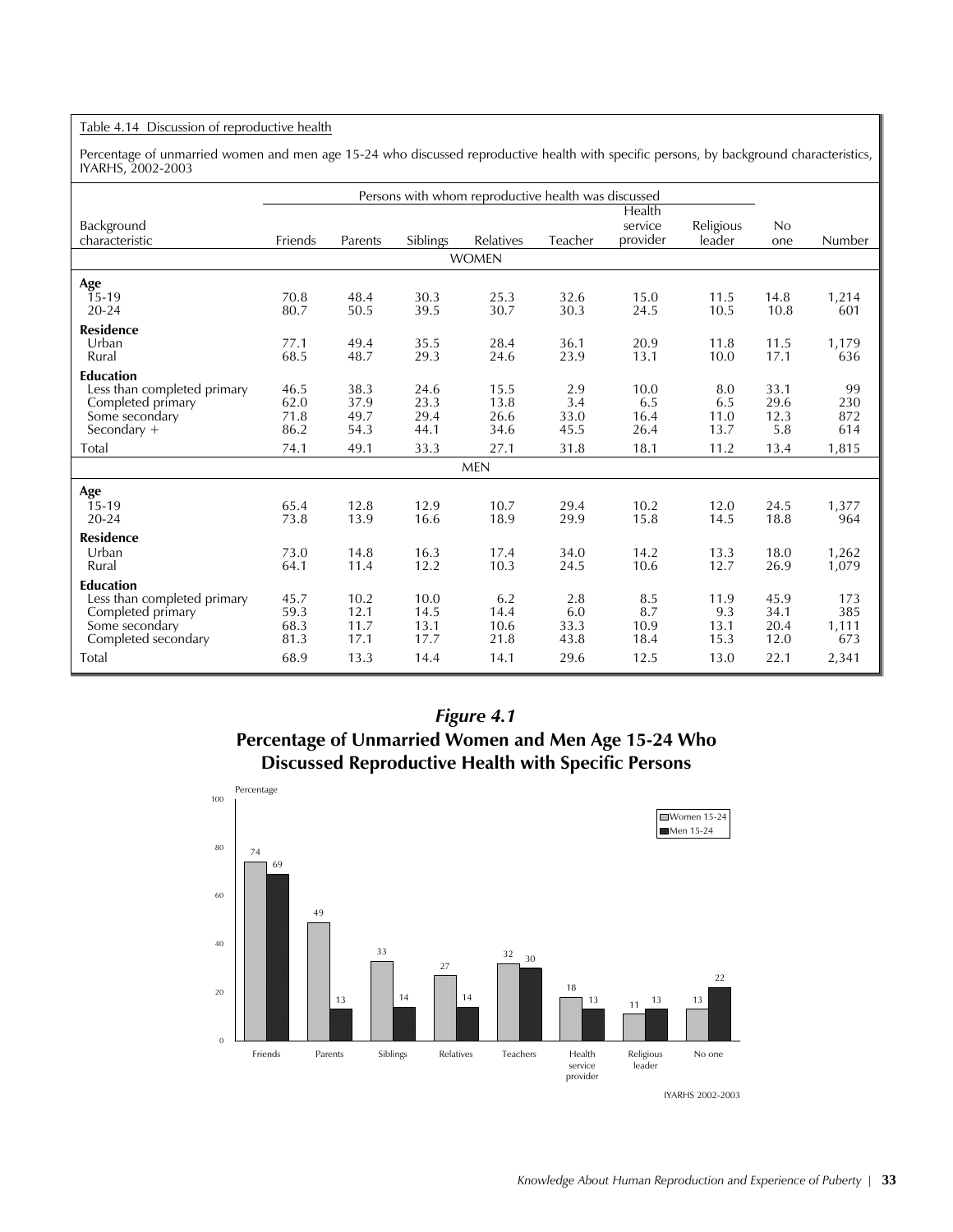In the survey, respondents were asked whom they would like to talk to if they wanted more information about reproductive health. Table 4.15 shows the results. For women, apart from their friends (see Table 4.14), almost half (47 percent) would turn to their parents for more information. Friends and health service providers are also preferred by women as a source for information on reproductive health (38 and 35 percent, respectively).

Men, on the other hand, show different preferences with regard to preferred source for more information on reproductive health. While friends play the most important role (44 percent), instead of turning to family members as women do, men are more likely to seek the service of health providers (40 percent). For men, parents and teachers play the same role (18 percent each).

| Table 4.15 Preferred source for more information about reproductive health                                                                                                         |                                                                        |              |              |              |              |              |            |            |            |              |
|------------------------------------------------------------------------------------------------------------------------------------------------------------------------------------|------------------------------------------------------------------------|--------------|--------------|--------------|--------------|--------------|------------|------------|------------|--------------|
| Percentage of unmarried women and men age 15-24 who would like further discussion on reproductive health with specific persons, by background<br>characteristics, IYARHS 2002-2003 |                                                                        |              |              |              |              |              |            |            |            |              |
|                                                                                                                                                                                    | Persons with whom respondent would like to discuss reproductive health |              |              |              |              |              |            |            |            |              |
|                                                                                                                                                                                    |                                                                        |              |              |              |              | Health       |            |            |            |              |
| Background                                                                                                                                                                         |                                                                        |              |              |              |              | service      | Religious  |            | No         |              |
| characteristic                                                                                                                                                                     | Friends                                                                | Parents      | Siblings     | Relatives    | Teacher      | provider     | leader     | Other      | one        | Total        |
|                                                                                                                                                                                    |                                                                        |              |              | <b>WOMEN</b> |              |              |            |            |            |              |
| Age                                                                                                                                                                                |                                                                        |              |              |              |              |              |            |            |            |              |
| 15-19<br>$20 - 24$                                                                                                                                                                 | 36.4<br>41.7                                                           | 50.1<br>40.0 | 12.0<br>12.3 | 4.6<br>9.0   | 23.5<br>11.8 | 33.9<br>37.3 | 1.5<br>0.7 | 1.2<br>2.0 | 7.7<br>8.3 | 1,214<br>601 |
|                                                                                                                                                                                    |                                                                        |              |              |              |              |              |            |            |            |              |
| <b>Residence</b>                                                                                                                                                                   |                                                                        |              |              |              |              |              |            |            |            |              |
| Urban                                                                                                                                                                              | 40.4                                                                   | 46.7         | 12.4         | 5.2          | 21.9         | 35.0         | 1.2        | 1.7        | 6.6        | 1,179        |
| Rural                                                                                                                                                                              | 34.0                                                                   | 46.9         | 11.5         | 7.6          | 15.3         | 35.1         | 1.2        | 1.1        | 9.2        | 636          |
|                                                                                                                                                                                    |                                                                        |              |              |              |              |              |            |            |            |              |
| <b>Education</b>                                                                                                                                                                   |                                                                        |              |              |              |              |              |            |            |            |              |
| Less than completed primary                                                                                                                                                        | 34.0                                                                   | 36.7         | 9.2          | 10.2         | 2.1          | 9.4          | 0.7        | 0.0        | 26.2       | 99           |
| Completed primary                                                                                                                                                                  | 42.2                                                                   | 37.5         | 9.1          | 6.9          | 2.2          | 23.2         | 2.0        | 2.5        | 15.5       | 230          |
| Some secondary                                                                                                                                                                     | 34.2                                                                   | 50.0         | 12.5         | 5.3          | 25.3         | 34.9         | 1.2        | 0.8        | 5.2        | 872          |
| Completed secondary                                                                                                                                                                | 42.8                                                                   | 47.3         | 13.1         | 6.2          | 20.8         | 43.7         | 1.1        | 2.1        | 4.7        | 614          |
| Total                                                                                                                                                                              | 38.1                                                                   | 46.8         | 12.1         | 6.1          | 19.6         | 35.0         | 1.2        | 1.5        | 7.5        | 1,815        |
|                                                                                                                                                                                    |                                                                        |              |              | <b>MEN</b>   |              |              |            |            |            |              |
| Age                                                                                                                                                                                |                                                                        |              |              |              |              |              |            |            |            |              |
| 15-19                                                                                                                                                                              | 42.6                                                                   | 20.6         | 4.4          | 4.6          | 23.8         | 35.5         | 4.6        | 0.5        | 14.5       | 1,377        |
| 20-24                                                                                                                                                                              | 45.3                                                                   | 13.7         | 5.2          | 4.5          | 9.1          | 47.3         | 5.2        | 2.5        | 11.6       | 964          |
| <b>Residence</b>                                                                                                                                                                   |                                                                        |              |              |              |              |              |            |            |            |              |
| Urban                                                                                                                                                                              | 44.1                                                                   | 18.9         | 4.8          | 4.7          | 20.3         | 43.9         | 5.5        | 1.4        | 10.3       | 1,262        |
| Rural                                                                                                                                                                              | 43.4                                                                   | 16.5         | 4.7          | 4.4          | 14.8         | 36.2         | 4.1        | 1.2        | 16.8       | 1,079        |
| <b>Education</b>                                                                                                                                                                   |                                                                        |              |              |              |              |              |            |            |            |              |
| Less than completed primary                                                                                                                                                        | 45.7                                                                   | 19.4         | 4.3          | 6.3          | 1.9          | 21.6         | 6.5        | 0.1        | 26.5       | 173          |
| Completed primary                                                                                                                                                                  | 44.1                                                                   | 14.9         | 5.6          | 6.9          | 3.6          | 31.2         | 2.3        | 1.3        | 21.0       | 385          |
| Some secondary                                                                                                                                                                     | 44.6                                                                   | 18.5         | 4.0          | 3.8          | 26.7         | 36.0         | 5.1        | 0.6        | 12.3       | 1,111        |
| Completed secondary                                                                                                                                                                | 41.6                                                                   | 17.7         | 5.7          | 4.1          | 15.2         | 57.5         | 5.5        | 2.8        | 7.1        | 673          |
| Total                                                                                                                                                                              | 43.8                                                                   | 17.8         | 4.7          | 4.6          | 17.7         | 40.4         | 4.8        | 1.3        | 13.3       | 2,341        |

It is worth noting that both women and men consider health service providers as a preferred source of information on reproductive health. The existing policy and strategy of the Ministry of Health in establishing adolescent reproductive health are to 1) integrate adolescent reproductive health programs across programs and sectors, 2) provide information on adolescent reproductive health through networking on basic and referral health care, 3) increase the capability of health providers to provide IEC and counseling on adolescent reproductive health, and 4) providing information to adolescents through health center programs that are specifically designed to serve adolescents (*peduli remaja)*.